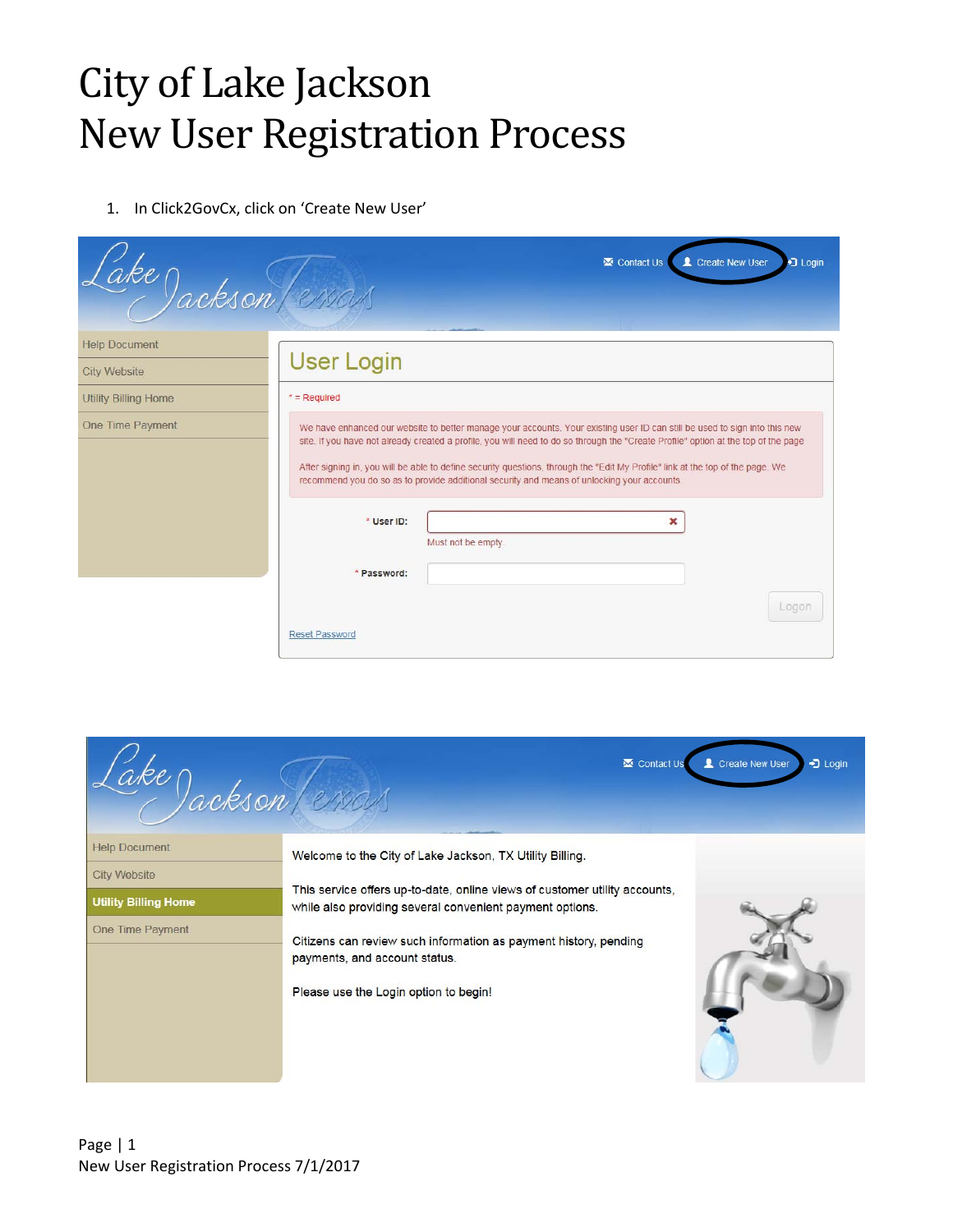2. Enter email address. This will be the user id/logon for citizen's account.

| <b>Create New User</b>      |                                      |
|-----------------------------|--------------------------------------|
| $*$ = Required              |                                      |
| * eMail Address:            | ×                                    |
|                             | Must not be empty.                   |
| * Confirm eMail Address:    |                                      |
| * Password:                 |                                      |
| * Confirm Password:         |                                      |
| * First Name:               |                                      |
| * Last Name:                |                                      |
| * Address 1:                |                                      |
| Address 2:                  |                                      |
| * City:                     |                                      |
| * State:                    | $\checkmark$                         |
| * Zip Code:                 |                                      |
|                             | * At least one phone must be entered |
| <b>Home Phone:</b>          |                                      |
| <b>Work Phone:</b>          |                                      |
| <b>Work Ext:</b>            |                                      |
| <b>Cell Phone:</b>          |                                      |
| <b>Security Questions</b>   |                                      |
| * 1. Question:              | ×                                    |
| Answer:                     | û                                    |
| * 2. Question:              | ×                                    |
| Answer:                     | ш                                    |
| * 3. Question:              | Y                                    |
| Answer:                     | û                                    |
| <b>Add Another Question</b> |                                      |
|                             | <b>Create New User</b>               |

The citizen will also need to enter their address and at least one phone number. They will be prompted to select from a variety of security questions. These questions are customizable. The answers to these questions are used if the citizen forgets their login information and needs to reset their password. They will be prompted to answer these questions.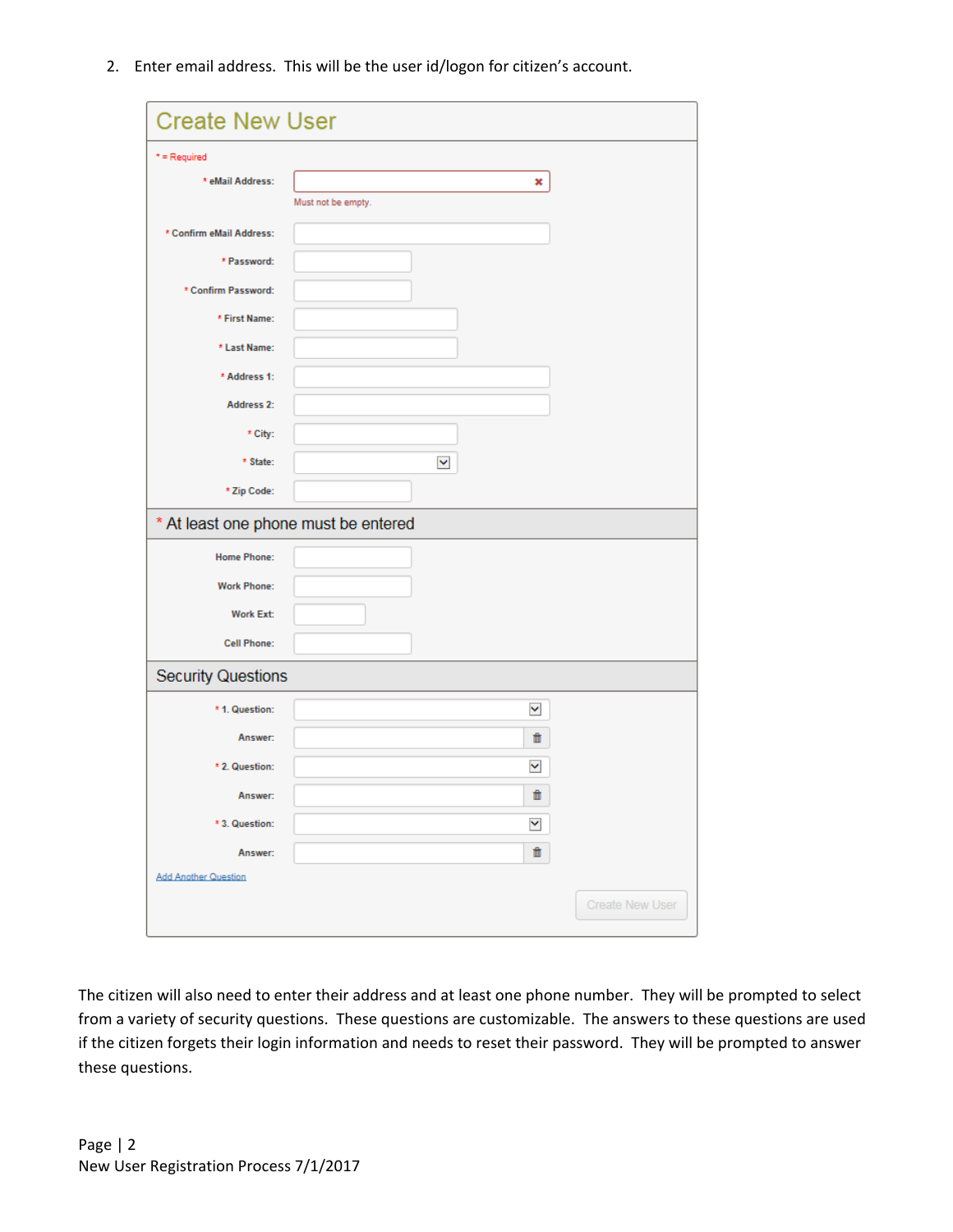Click on the 'Create New User" button when all the fields have been successfully filled out. The following message will display:

| <b>Help Document</b>        | <b>Create New User</b>                                                                                                                  |
|-----------------------------|-----------------------------------------------------------------------------------------------------------------------------------------|
| City Website                |                                                                                                                                         |
| <b>Utility Billing Home</b> | $*$ = Required                                                                                                                          |
| One Time Payment            | Your user has been created. A confirmation eMail has been sent to the eMail address specified containing a link to enable<br>your user. |
|                             |                                                                                                                                         |

3. The citizen will receive an email that contains a link. The citizen will click on this link to complete the registration process. The email will be from System Admin webmaster@lakejacksontx.gov

| <b>Enable Email</b>                                       |
|-----------------------------------------------------------|
| Your eMail has been enabled. You may now use it to login. |
| Login                                                     |

4. Once the registration process is complete, the citizen can log into their account. After entering the user id and password, click the 'logon' button.

| <b>Help Document</b>        |                                                                                                                                                                                                                                                                                                                                                                                                                                                                                                                                                           |
|-----------------------------|-----------------------------------------------------------------------------------------------------------------------------------------------------------------------------------------------------------------------------------------------------------------------------------------------------------------------------------------------------------------------------------------------------------------------------------------------------------------------------------------------------------------------------------------------------------|
| <b>City Website</b>         | <b>User Login</b>                                                                                                                                                                                                                                                                                                                                                                                                                                                                                                                                         |
| <b>Utility Billing Home</b> | $*$ = Required                                                                                                                                                                                                                                                                                                                                                                                                                                                                                                                                            |
| <b>One Time Payment</b>     | We have enhanced our website to better manage your accounts. Your existing user ID can still be used to sign into this new<br>site. If you have not already created a profile, you will need to do so through the "Create Profile" option at the top of the<br>page<br>After signing in, you will be able to define security questions, through the "Edit My Profile" link at the top of the page. We<br>recommend you do so as to provide additional security and means of unlocking your accounts.<br>lkjkcxuser@gmail.com<br>* User ID:<br>* Password: |
|                             | Logon<br><b>Reset Password</b>                                                                                                                                                                                                                                                                                                                                                                                                                                                                                                                            |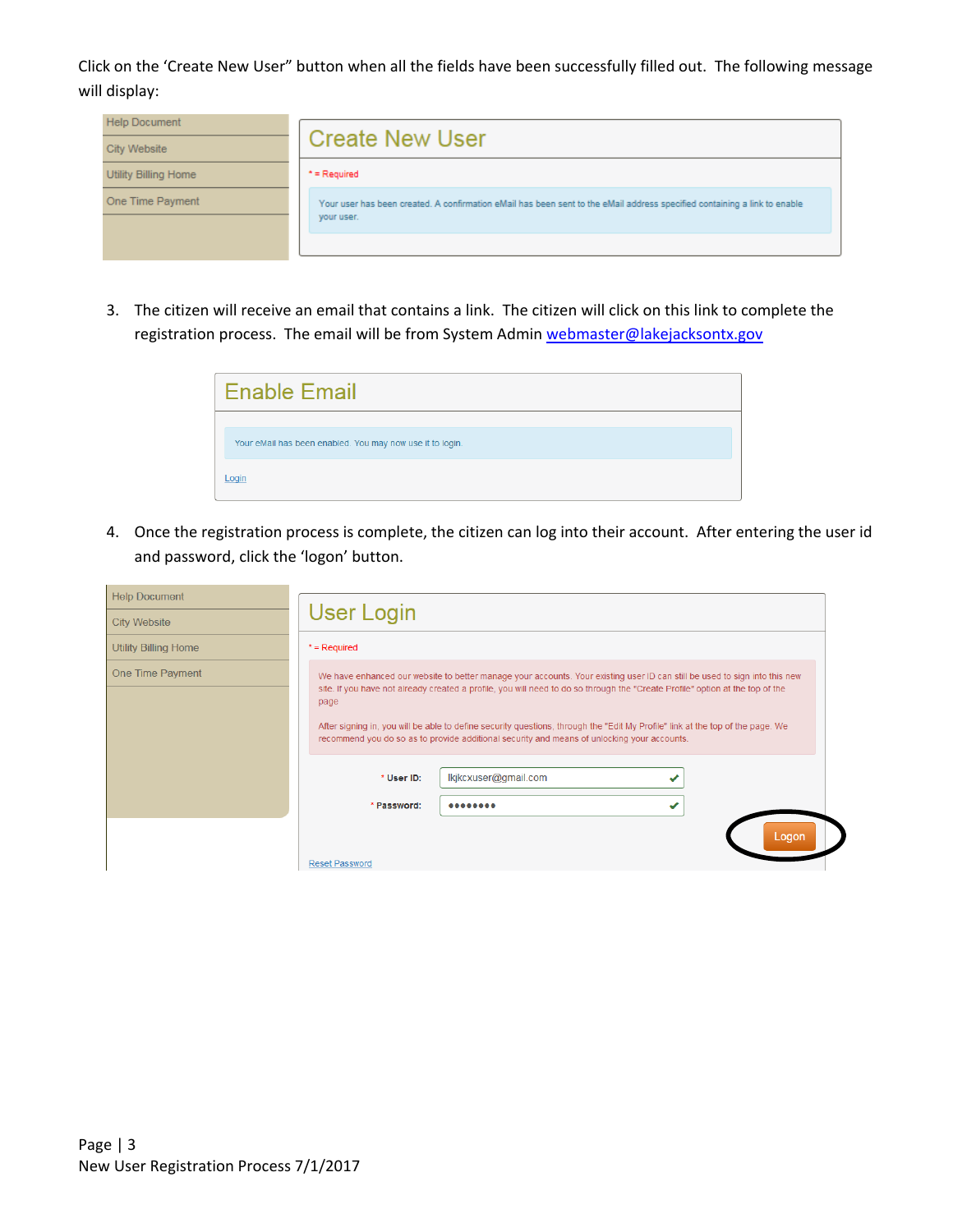The following screen will display.

| Jackson (enou                                                                                |                                                                                                                                                                                                                                                                                                         | Contact Us | L Edit My Profile | $C^*$ Logoff |
|----------------------------------------------------------------------------------------------|---------------------------------------------------------------------------------------------------------------------------------------------------------------------------------------------------------------------------------------------------------------------------------------------------------|------------|-------------------|--------------|
| <b>Help Document</b><br><b>City Website</b><br><b>Utility Billing Home</b><br>Select Account | Welcome to the City of Lake Jackson, TX Utility Billing.<br>This service offers up-to-date, online views of customer utility accounts,<br>while also providing several convenient payment options.<br>Citizens can review such information as payment history, pending<br>payments, and account status. |            |                   |              |

5. To add accounts to the login, click on the 'Select Account' button on the left side of the screen.

| Jackson (enou                                                                                       |                                                                                                                                                                                                                                                                                                         | Contact Us | L Edit My Profile | $\mathbb{C}$ Logoff |
|-----------------------------------------------------------------------------------------------------|---------------------------------------------------------------------------------------------------------------------------------------------------------------------------------------------------------------------------------------------------------------------------------------------------------|------------|-------------------|---------------------|
| <b>Help Document</b><br><b>City Website</b><br><b>Utility Billing Home</b><br><b>Select Account</b> | Welcome to the City of Lake Jackson, TX Utility Billing.<br>This service offers up-to-date, online views of customer utility accounts,<br>while also providing several convenient payment options.<br>Citizens can review such information as payment history, pending<br>payments, and account status. |            |                   |                     |

6. Click on the 'Add Account' link.

| ake) ackson (erras)         | L Edit My Profile<br>Contact Us<br>$\mathbb{C}$ Logoff                     |
|-----------------------------|----------------------------------------------------------------------------|
| <b>Help Document</b>        |                                                                            |
| <b>City Website</b>         | <b>Utility Accounts</b>                                                    |
| <b>Utility Billing Home</b> | No locations are associated with your User ID.                             |
| <b>Select Account</b>       |                                                                            |
| <b>Manage Accounts</b>      | e link. Add Account<br>You can add accounts to your User ID by clicking on |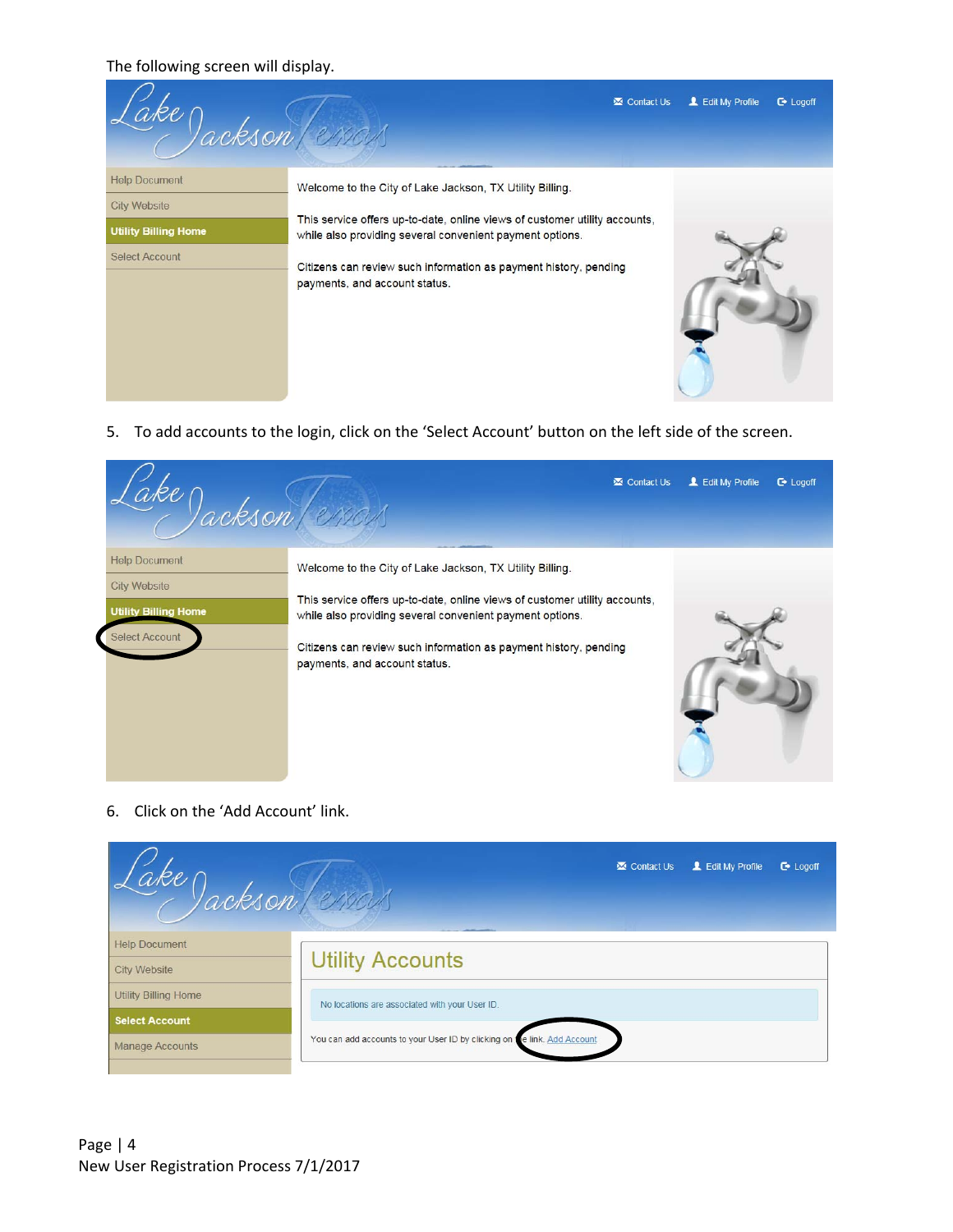8. Enter the customer account number from the top of your utility bill. You will enter the first number in the first blank, and the second number in the second blank. The dash is not entered.



City of Lake Jackson **Utility Billing** 25 Oak Dr. Lake Jackson, TX 77566-5289

|     | <b>ACCOUNT NUMBER</b><br>239925 - 14205 |       | DUE DATE BY 2:00 PM<br>7/11/2017 | <b>AMOUNT DUE</b><br>57.14 |
|-----|-----------------------------------------|-------|----------------------------------|----------------------------|
| Pay | 62.85                                   | after | 7/11/2017                        |                            |

**ACCOUNT INFORMATION** 

9. Press the 'Submit' button to add the account.

|                                             | L Edit My Profile<br>Contact Us<br>$\mathbb{C}$ Logoff<br>ake Jackson (21904)                                                              |
|---------------------------------------------|--------------------------------------------------------------------------------------------------------------------------------------------|
| <b>Help Document</b><br><b>City Website</b> | <b>Add Account</b>                                                                                                                         |
| <b>Utility Billing Home</b>                 | $*$ = Required                                                                                                                             |
| <b>Select Account</b>                       | User ID:<br>lkjkcxuser@gmail.com                                                                                                           |
| <b>Manage Accounts</b>                      | * Account ID:<br>14205<br>239925<br>$\chi$<br>✔<br>Submit<br>* Account ID must be entered exactly as it appears on your monthly statement. |

The following screen will be displayed.

| ake Jackson (2100)          | L Edit My Profile<br>Contact Us<br>$C^*$ Logoff                               |
|-----------------------------|-------------------------------------------------------------------------------|
| <b>Help Document</b>        |                                                                               |
| <b>City Website</b>         | <b>Add Account</b>                                                            |
| <b>Utility Billing Home</b> | $*$ = Required                                                                |
| <b>Select Account</b>       | lkjkcxuser@gmail.com<br>User ID:                                              |
| <b>Manage Accounts</b>      | The account was added successfully.                                           |
|                             | * Account ID:<br>000239925<br>000014205<br>$\checkmark$<br>Submit             |
|                             | * Account ID must be entered exactly as it appears on your monthly statement. |